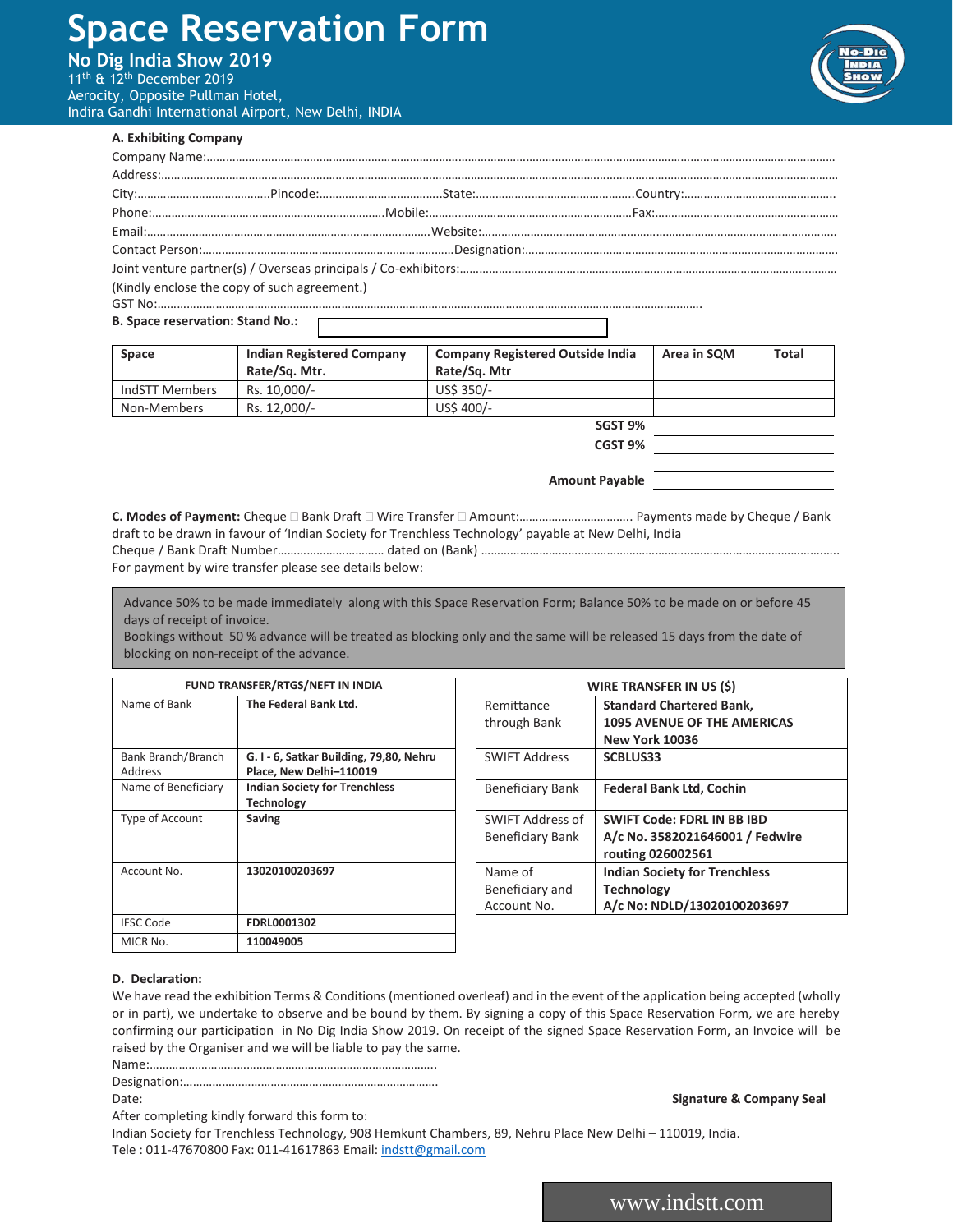# Terms and Conditions for Participation

**No Dig India Show 2019**

11<sup>th</sup> & 12<sup>th</sup> December 2019 Aerocity, Opposite Pullman Hotel, Indira Gandhi International Airport, New Delhi, INDIA

- 1. APPLICATION FOR SPACE: All applications for participation as an Exhibitor shall be made on the prescribed Space Reservation Form. The form shall be submitted to the Organizer. The Organizer has the sole right to determine the eligibility of any prospective participant (Exhibitor) to take part in the exhibition.
- 2. ALLOCATION OF SPACE: The Organiser has the sole right to allot appropriate space (by way of stall or open space) to an Exhibitor. The Organizer further reserves the right to reallocate the Exhibitor to any other space or stall(s) than that was first allocated. Please note, for structural reasons pillars and supports are fundamentally included in the calculated stand area without entitlement to reduction. The stand rent is paid merely for the rented area, i.e. other installations or extensions are not included in this rent. The decision of the Organizer with regard to the allocation of space shall be final and binding on the Exhibitor.
- 3. EXHIBITMOVEMENT:All vehicle movement will be stopped 36 hours before the start of the event for outdoor area which will be cordoned off to set right the pathway and carryout other infrastructure work to make exhibiters and their customers (visitors) more comfortable. Please plan your logistics and display material movement accordingly as there will strictly be no relaxation. We seek your utmost co-operation and support please.
- 4. All worktowards completion / setting up of booth by exhibitors to be completed by 2 pm of 10th December 2019.
- 5. Booth fabrication Vendor Registration is compulsory for all exhibitors.
- 6. FAILURETO OCCUPY SPACE: Should an Exhibitor fail to occupy allotted space by the date and time specified for installation of exhibits, the Organizer would be at liberty to take over such space and reallocate and / or use the same as the Organizer deems fit. No refund will be given for last minute cancellation.
- 7. HANDLING AND CARE OF EXHIBITS: The Organiser shall bear no responsibility for damage to the Exhibitor's property or lost shipments nor moving costs. Failure of exhibits to arrive in time for the exhibition is not a cause for cancellation of space contracted and the Exhibitor will be liable to pay the space cost in full.
- 8. EXHIBITION DISMANTLING & WRAP UP: Exhibitor will vacate and hand over the exhibit space to the Organizer by 10PM on 12December 2019 as it was handed over to the Exhibitor at the time of setup. Exhibitor will also have to make sure that all the exhibits and booth setup structure are not occupying any space in the exhibition venue after 11:59PM on 12December 2019. Failing to which they will have to pay fee to the venue Owner as prescribed by them.
- 9. DAMAGE TO PROPERTY: The Exhibitor is liable for any damage caused to the building, floor, walls, panels, carpeting and / or to standard items and fittings provided within the booths. The Exhibitor may not apply paint, adhesive or any such material, which would damage the fittings, fixtures and furniture provided by the Organiser. Rights to further claims for damages shall be reserved.
- 10. EXHIBITOR'S PROMOTIONAL ACTIVITIES: All sales or sales promotion activities by the Exhibitor including the handing out of literature, brochures, samples, handouts, etc. must be confined to the designated booth of the Exhibitor. The Organiser directly prohibits any such promotional activities to be carried out by the Exhibitor in the passages, aisles etc. that may tend to obstruct attendees from visiting other booths, exhibits, etc.
- 11. NOISE & SMELL: The Exhibitor will not be permitted to display anything, which causes offensive levels of noise, smell or other effects of pollution.
- 12. SAFETY: The safety of Exhibitors, attendees as well as that of exhibits is of paramount importance. Consequently the Exhibitor must scrupulously comply with all relevant fire and other safety regulations. All electrical wiring and electrical fittings must conform to or be better than appropriate standards and no improper joints, lack of fuses, switches and other unsafe devices will be permitted. No inflammable, poisonous, explosives (including gas cylinders) or radioactive material shall be used without the approval in writing of the relevant authorities as well as the Organiser. To ensure clear access to safety and fire exits, no obstructions or display materials will be allowed in any of the aisles or passages.
- 13. SECURITY: The general security of the show / exhibition grounds is arranged by the Organiser without liability for losses or damage. The Exhibitors themselves are responsible for the supervision and guarding of their stand. This also applies during the stand construction and dismantling periods, before the start and after the close of the event. For the security of the stand during night hours the Organiser recommends appoiting security at the Exhibitor's expense from the official security agency responsible for the event / exhibition. However, the organisers are not responsible for any theft, pilferage, loss or damage of any material goods or properties belonging to individual exhibitors at any time before, during or after the exhibition for any reason or cause whatsoever.
- 14. INSURANCE: The Exhibitor is strongly advised to ensure adequate insurance covers including extra territorial coverage for propety damage, public liability, theft, fire, etc.

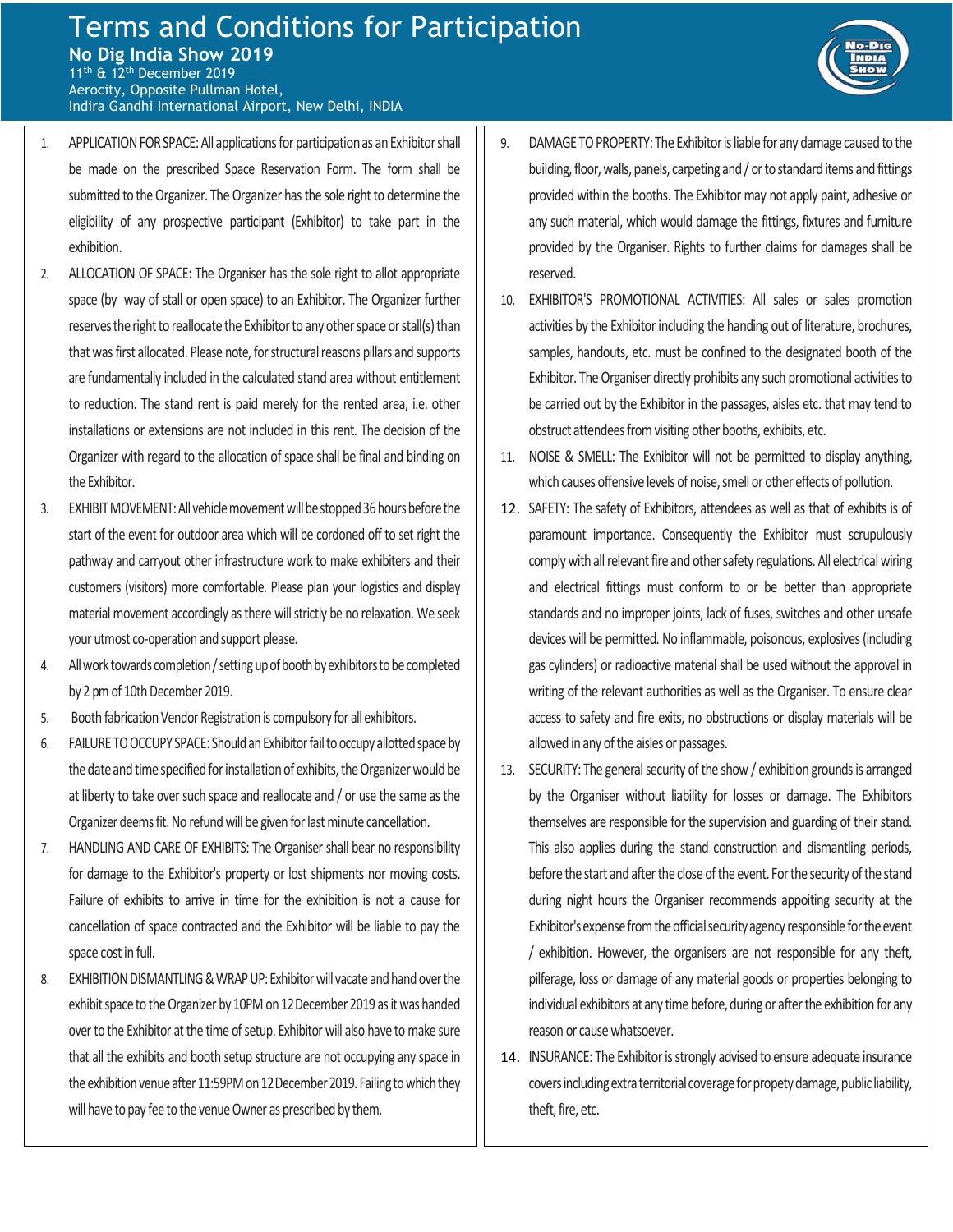### Terms and Conditions for Participation

**No Dig India Show 2019**

11<sup>th</sup> & 12<sup>th</sup> December 2019 Aerocity, Opposite Pullman Hotel, Indira Gandhi International Airport, New Delhi, INDIA

- 23. The organisers will in no way be responsible for any loss or damage to the stand or the equipments.
- 24. RIGHTS OF ADMISSION: The Organiser may at their discretion, frame or amend the rules regarding Rights of Admission to the exhibition taking into account the best interests of the Exhibitor and attendees as also existing rules and regulations in this matter of the landlord of the venue of the exhibition.
- 25. TERMINATION / POSTPONEMENT OF EXHIBITION: The Organiser reserves to themselves the absolute right without assigning any reason, force majeure or otherwise, to cancel or postpone the exhibition (or part thereof) or its commencement of continuance and appropriately may terminate this contract. If the Organiser terminates this contract and / or the exhibition (or part thereof), then the Organiser has the right to retain such part of amounts received from the Exhibitor as shall be adequate to compensate the Organiser for expenses incurred until the time of termination of contract.
- 26. FORCE MAJEURE: The Organiser shall not be liable for delay or failure of performance with respect to this Subscription caused by an act of God, action by any governmental or quasi - governmental entity, fire, flood, insurrection, riot, explosion, embargo, strikes whether legal or illegal, labour or material shortage, transportation interruption of any kind, work slowdown, or any condition beyond the control of organizers ("Force Majeure Events"). In such events, The Organiser shall be entitled to retain such portion of the contract price as required to compensate the Organiser for expenses incurred up to the time of the force majeure event.
- 27. INFRASTRUCTURE FAILURE: The Organiser shall not be responsible for any airconditioning or electricity failure, theft, any act, law or requirements of public authority or other causes.
- 28. AMENDMENTOF RULES: Any matter (s) not specifically covered herein shall be subject solely to the decision of the Organiser, who shall also have full power in the matter of interpretation, amendment and enforcement of all said rules and regulations. Further any such amendments when made and brought to the notice of the Exhibitor shall be and become part of these rules and regulations hereof as though duly incorporated and subject to all the conditions stipulated.
- 29. NON OBSERVANCE / DEFAULT: In the event of non-observance of or default on any of the terms herein, including without limitation any rules or regulations framed pursuant to this contract, the Organiser shall have the right to terminate this contract without notice and retain all amounts received on account as liquidated damages. On such termination, the Exhibitor must close his booth and remove himself and his exhibits from the exhibition.
- 15. NO VERBAL AGREEMENT: No verbal agreement between the Organiser and Exhibitor is tenable unless the same is confirmed in writing.
- 16. LIMITATION OF LIABILITY: The Exhibitor hereby agrees to indemnify and hold harmless the Organiser, endorsees, sponsors, venue landlord and their officers, employees and representatives against all action, claims, proceedings, expenses, damages and costs whatsoever resulting from its participation in the exhibition and occupation of space contracted for by reason of personal injuries, death, property damages, etc. Exhibitor further agrees to indemnify the Organiser against and hold them harmless for any claims and for all damages, costs and expenses including all legal fees and settlements incurred in connection with such claims arising out of the acts or the negligence of the Exhibitor, his officers, employees or representatives.
- 17. JURISDICTION: The place of jurisdiction for any disputes about or arising from this contract is Bangalore.
- 18. AGREEMENT TO THESE RULES: The Exhibitor for himself or themselves, his employees, agents and representatives agrees to fully abide by the foregoing rules and by any amendments that may be put into effect by the Organiser.
- 19. In the Indoor area (Halls) participants cannot grout / excavate the floor area, no vehicle movement with metal crawlers, no engine operation which uses combustion process and no high level of noise / vibration. These are to comply with venue regulations please.
- 20. Companies to pay 100% advance within 45 days from date of receipt of Invoice. Non-payment within stipulated time period will result in release of the stall allotted and the same will be allotted to an interested company.
- 21. Reduction of stall size When a company wishes to reduce the size of the stall after choosing location, or after sending the application or making necessary advance payment, INDSTT reserves the right to relocate the company and will not be able to retain the original location booked by them. This brings lot of inconvenience and disappointment to other exhibitors. Organizer reserves the right to change / modify the layout, allot or re-allot any stall and finalize the layout.
- 22. Indoor hall is added with state-of-the-art fair facilities.
	- a. Option for Exhibitors to have limited branding elements for the stall suspended from the ceiling (with prior permission)
	- b. Facility could have large exhibits display also.
	- c. Fully air-conditioned
	- d. Option to hang branding units from the roof